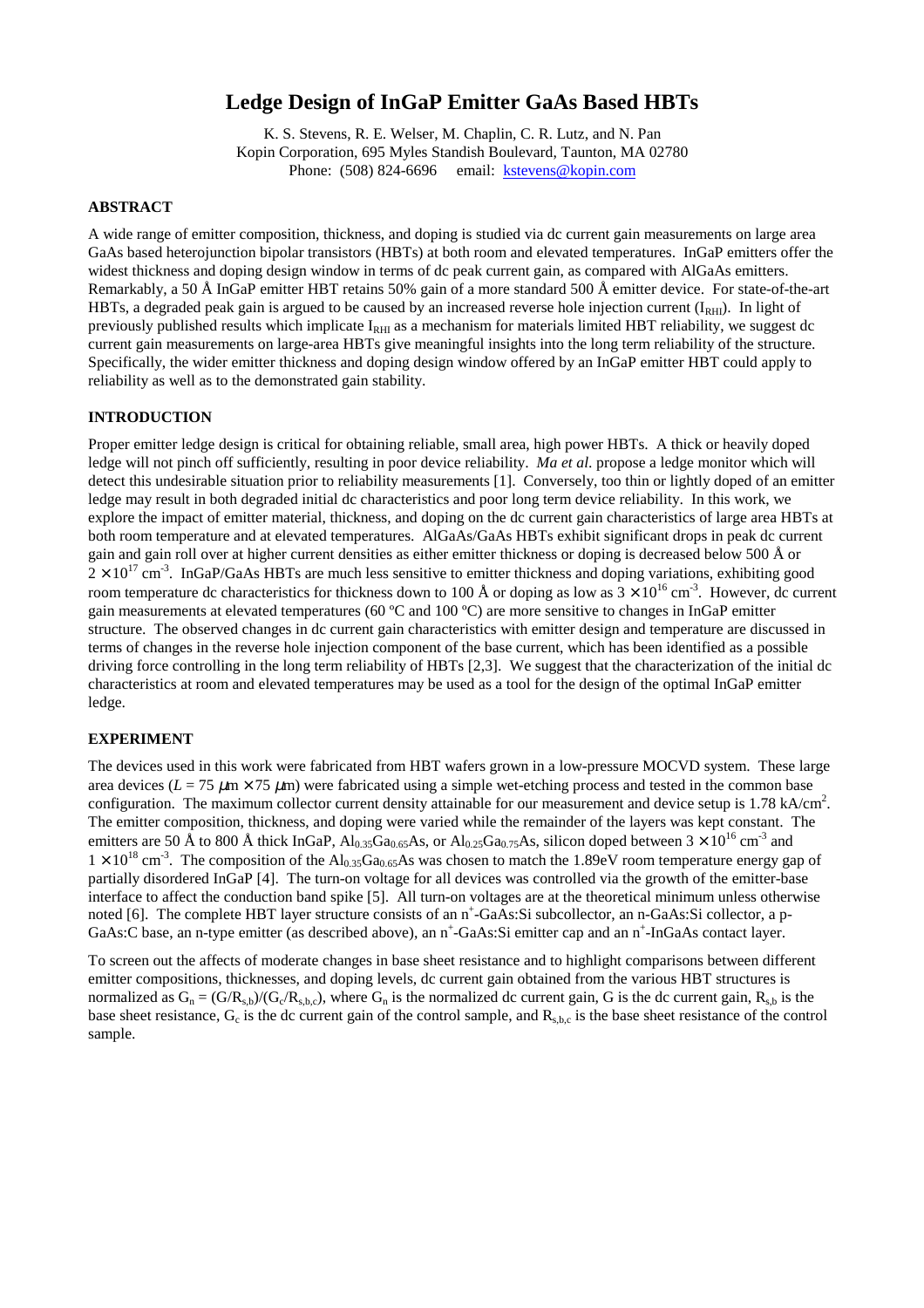#### **RESULTS**

Figures 1a and 1b compare normalized peak dc current gain versus thickness and doping for InGaP, 35% AlGaAs, and 25% AlGaAs emitters HBTs. The InGaP emitter HBT exhibits constant dc gain over significantly wider thickness and doping ranges than do any of the AlGaAs emitter HBTs. The 35% AlGaAs emitter HBT offers a wider thickness and doping window than does the 25% AlGaAs emitter HBT. A rough interpolation and extrapolation of the data suggests that a 50 Å InGaP emitter, a 170Å 35% AlGaAs emitter, and a 330 Å 25% AlGaAs emitter yield the same gain degradation (50%) relative to thicker emitter HBTs. Similarly, low doped 25% AlGaAs emitter HBTs show the most dc current gain degradation and low doped InGaP emitter HBTs show the least. In fact, there is no room temperature gain degradation for the lowest doped  $(3 \times 10^{16} \text{ cm}^3)$  InGaP emitter HBT examined in this study.

Turn-on voltage clearly plays a role in gain degradation, as shown by the 25% AlGaAs emitter HBT data. The higher turn-on voltage devices exhibit worse dc current gain degradation for thin and low doped emitters than do the minimized turn-on devices.



Figure 1 Room temperature normalized peak dc current gain versus (a) emitter thickness and (b) emitter doping. For (a) The emitter doping level is  $4 \times 10^{17}$  cm<sup>-3</sup>, and for (b) the emitter thicknesses range from 500 Å to 1300 Å for the four data sets.

There is also an emitter composition dependence visible in the gain versus collector current data for these HBTs. Specifically, none of the InGaP emitter HBTs showed any gain roll over at high current densities. Of the 35% AlGaAs samples, only the thinnest (230Å) sample exhibited roll over. Of the 25% AlGaAs minimized turn-on samples, both the thinnest (300 Å) and the lowest doped ( $1 \times 10^{17}$  cm<sup>-3</sup>) exhibited roll over. With the exception of the 1300 Å,  $5 \times 10^{17}$  cm<sup>-3</sup> emitter device, all the 25% AlGaAs high turn-on HBTs showed roll over.

Figures 2a and 2b show variable temperature characteristics of the dc current gain versus InGaP emitter thickness and doping. These elevated temperature measurements magnify the deficiencies of the thinnest and lowest doped emitters for InGaP/GaAs HBTs. In particular, InGaP/GaAs devices with emitters thinner than 200 Å or doped less than  $1 \times 10^{17}$  cm<sup>-3</sup> have degraded variable temperature dc current gain relative to thicker or more heavily doped emitter structures.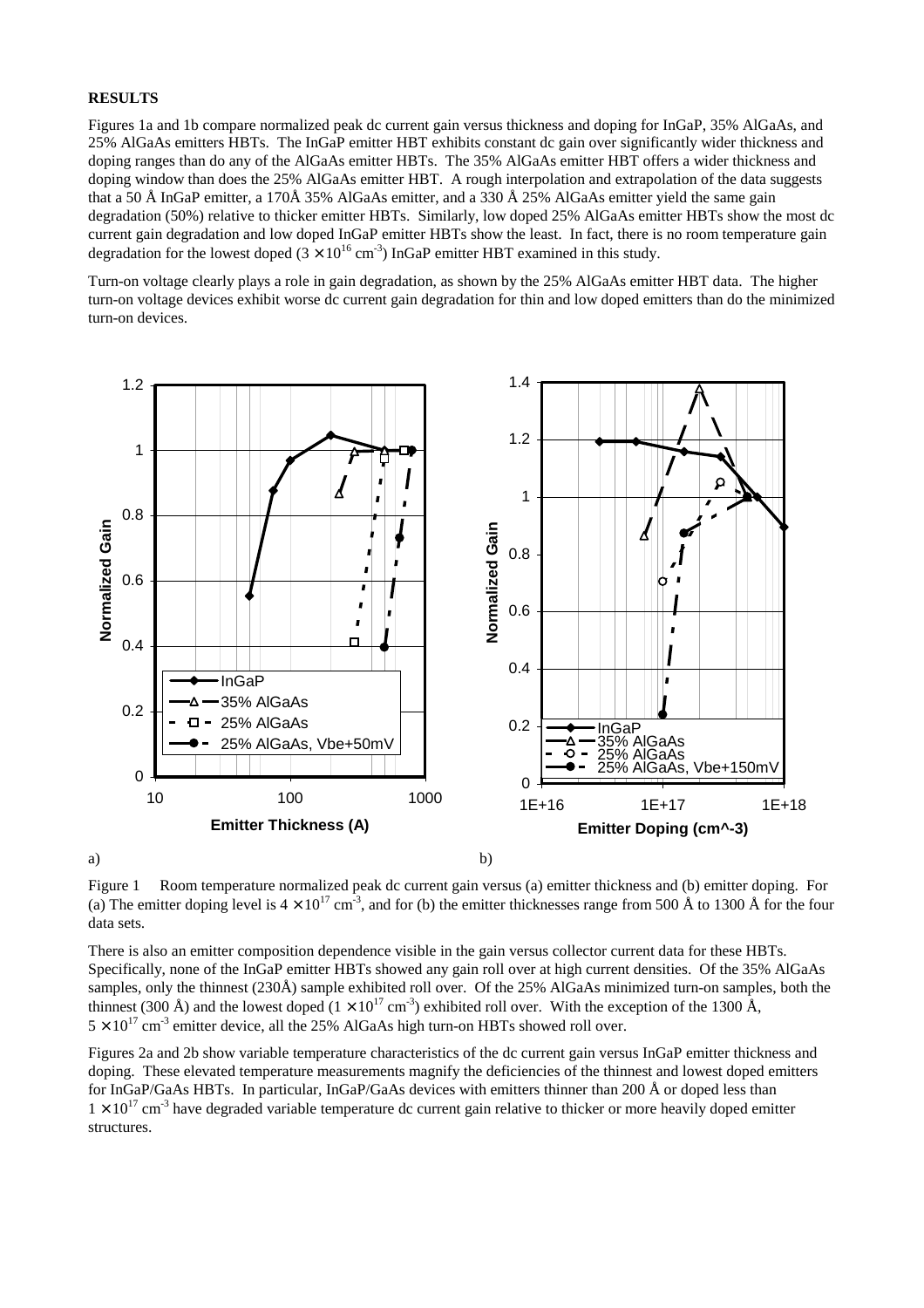Whereas no dc current gain roll over is present in the InGaP emitter HBT room temperature data, some is clearly visible in the elevated temperature data. Specifically, the two lowest doped InGaP emitters exhibited clear roll over at high current densities.



Figure 2 Variable temperature normalized peak dc current gain versus (a) InGaP emitter thickness and (b) InGaP emitter doping. For (a) the emitter doping is  $4 \times 10^{17}$  cm<sup>-3</sup>, and for (b) the emitter thickness is 500 Å.

# **DISCUSSION**

The base current  $(I_b)$  of a GaAs-based HBT is composed of several different components, including space charge recombination, neutral base recombination  $(I_{NBR})$ , reverse hole injection  $(I_{RHI})$ , and surface recombination [7]. The hole injection component is suppressed by the wide energy-gap emitter in an HBT due to an increase in the hole barrier height. In sufficiently thick emitter structures, the hole barrier height is related to emitter energy gap and the Fermi levels in the base and emitter layers, not the valence band offset ( $\Delta E_v$ ). Because the reverse hole injection current is highly temperature sensitive, elevated temperatures, either from internal heating at high current densities (gain roll over) or external heating (variable temperature gain studies), further degrade dc gain [8]. Consistent with the energy gap (and not ΔE<sub>v</sub>) dependence of the reverse hole injection current, it has been previously shown that the dc gain variable temperature stability of a properly grown  $Al_{0.35}Ga_{0.65}As$  emitter HBT is equivalent to that of an InGaP emitter HBT [4].

However, when the emitter side of the base-emitter junction depletion region extends beyond the emitter into the n+ -GaAs emitter cap layer, due a to thin and/or lightly doped emitter, the base-emitter hole barrier will be reduced from its maximum possible (partially depleted emitter) value. This leads to an increase in the reverse hole injection current, which in turn reduces the overall gain. In this regime, unlike the case of a partially depleted emitter,  $\Delta E_v$  plays an increasingly important role in determining the hole barrier height as emitter thickness and doping decrease. Hole barrier reduction in general explains degraded gain for thinner and lower doped emitter HBTs (Fig. 1). Furthermore, the superior gain stability versus various emitter parameters (Fig. 1), of the InGaP emitter HBT over the 35% AlGaAs emitter HBT over the 25% AlGaAs emitter HBT is due to the decreasing valence band discontinuities with GaAs